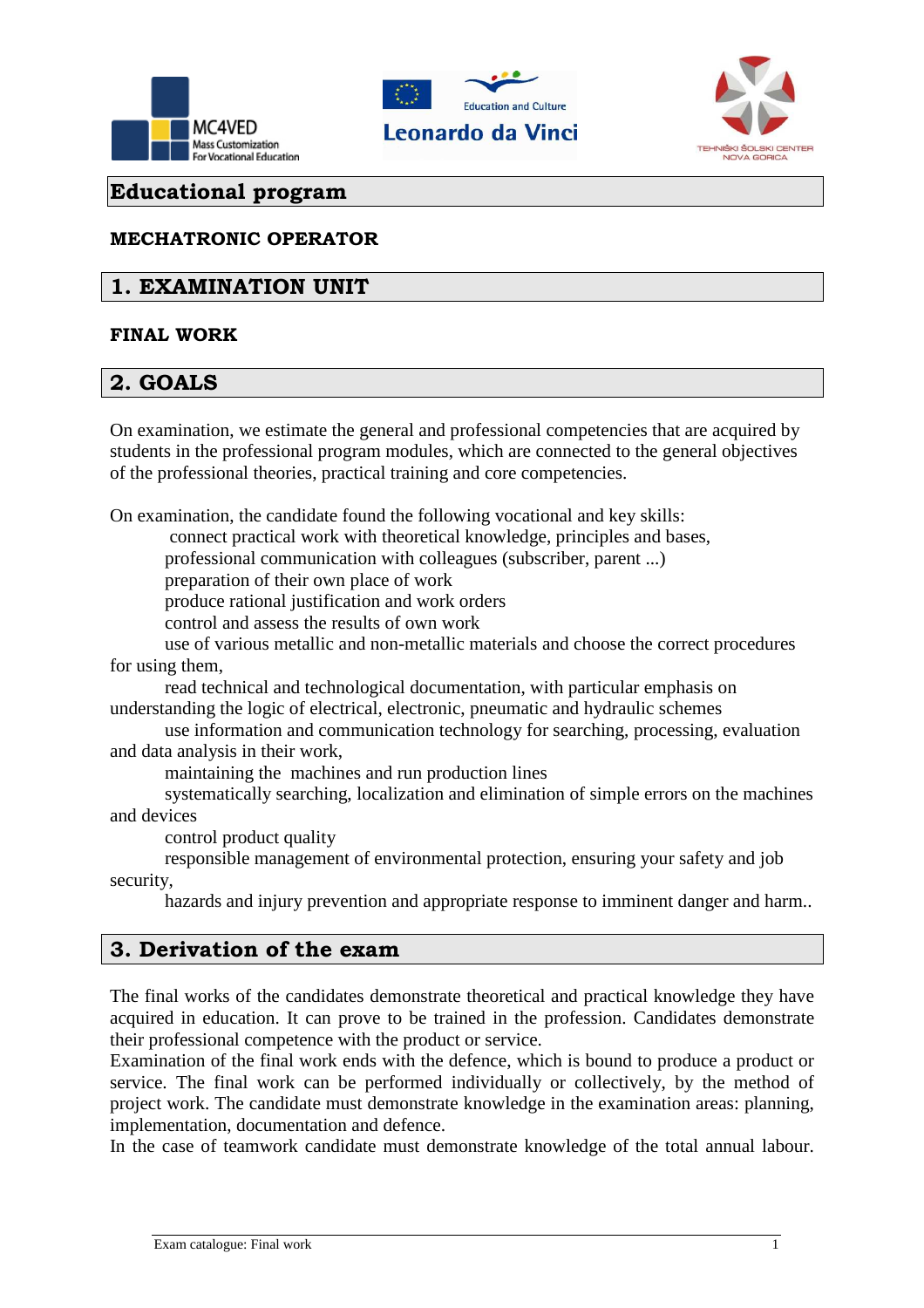





The final work product or volume. and defence services, and results from real professional situations.

The final work must be structured in such a way that allows assessing the professional competence and mastery of key competencies:

- effective communication
- use of modern technologies and information resources (the ability to search, collect, process, present and evaluate of information)
- protecting their own health and the health of others
- relationship to the workplace, the nature and foreign property.

## **4. COMPETENCES**

The list of products / services are defined knowledge and skills they must master the candidate's professional standard mechatronic operator and objectives of education.

With final work the candidate demonstrate knowledge, skills and competence in the following key operational part of professional standards:

 reception and analysis of machining and other documentation and guidance drafting machine management of working resources in the production control of the production process detect errors on the machine or production line adjustment of machinery and equipment preventive controls supplied the repair of machinery and equipment proposal and the perceived need for replacement parts reporting on the state of working resources cleaning of spare parts, workshop, workplace communication with superiors and colleagues care for their own protection and health and environmental protection

In preparing the final part of the examining board must consider time dimension the candidate needs to successfully carry out any planned work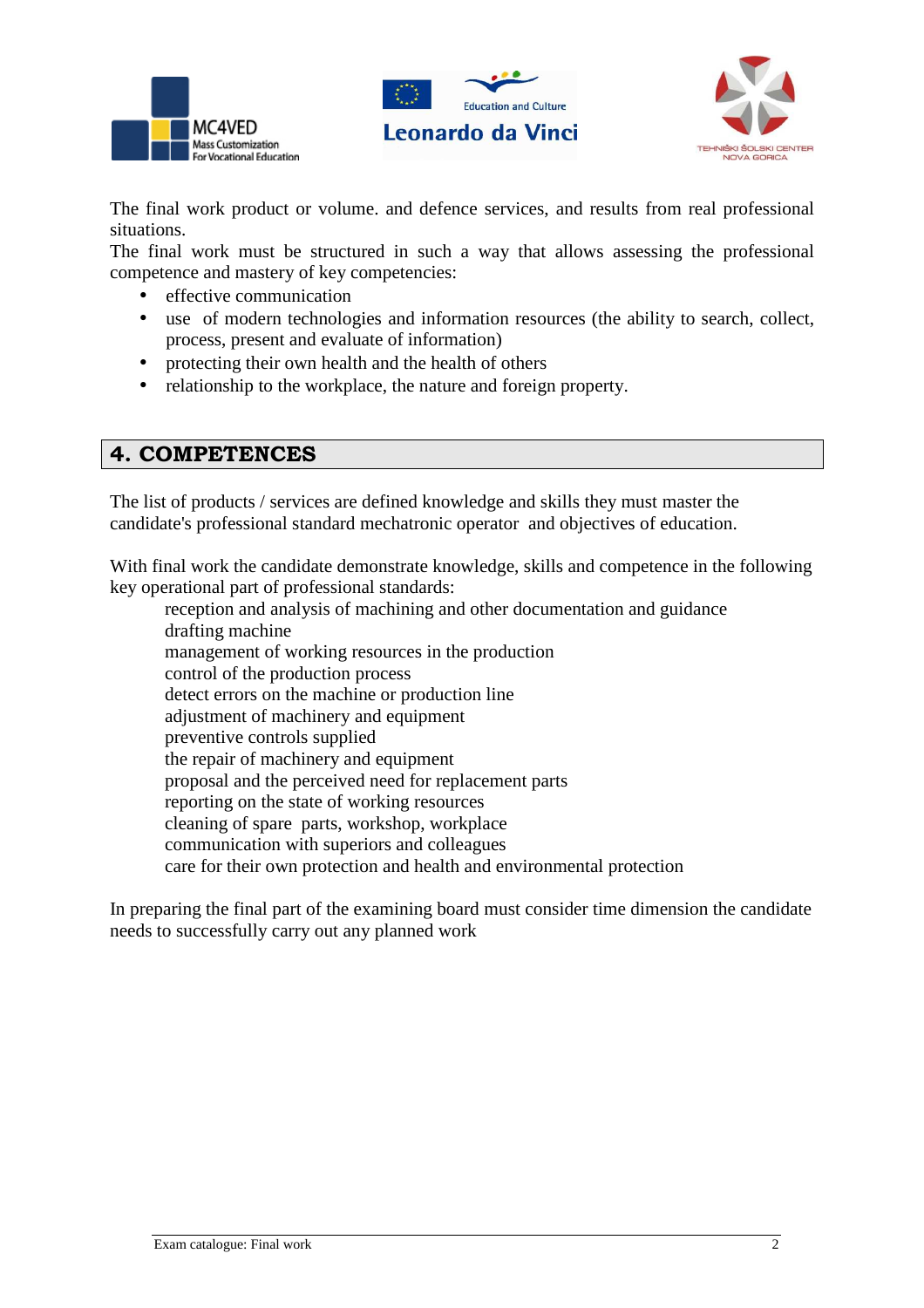





# **5. GRADING KNOWLEDGE AND SKILLS**

#### **5.1 ASSESMENT CRITERIA**

| Scope of<br>evaluation | <b>Assesment criteria</b>                                          | No. of<br>points |
|------------------------|--------------------------------------------------------------------|------------------|
|                        | • The acquisition of task:                                         |                  |
|                        | • verify the integrity of the work order                           |                  |
|                        | • check the integrity of the technical documentation               |                  |
|                        | • obtaining any missing information on the task                    |                  |
|                        | Preparation and organization of implementation tasks:              |                  |
|                        | • Planning and organizing the implementation of the work           |                  |
|                        | • Preparation of assemblies that are intended to repair or replace |                  |
|                        | • preparing the working site                                       |                  |
|                        | • preparation of tools and instruments                             | 10               |
| Planning               | • Preparation of materials and spare parts                         |                  |
|                        | • Preparation of equipment and preparations for a particular job   |                  |
|                        | <b>Execution of tasks:</b>                                         |                  |
|                        | • review of the machine before and after surgery and its use       |                  |
|                        | • use appropriate tools and instruments                            |                  |
|                        | • use of data obtained through measurements                        |                  |
|                        | • use available information sources                                |                  |
|                        | • compliance with safety regulations on environmental              |                  |
|                        | protection and health                                              |                  |
|                        | • compliance with fire regulations                                 |                  |
|                        | • Use the documentation necessary to complete the work             |                  |
|                        | • compliance with quality assurance standards                      |                  |
| $\overline{2}$         | • caring for an orderly workplace                                  | 60               |
| Execution              | • Checking own work:                                               |                  |
|                        | • control of their own work based on documentation                 |                  |
|                        | • justify the time spent on the mission                            |                  |
|                        | • justify the cost of the mission                                  |                  |
|                        | • quality of service or product                                    |                  |
|                        | Preparation of reports and documents:                              |                  |
| 3<br>Documentation     | • preparation of work order completion                             | 5                |
|                        | • preparation of documentation on the part of the technological    |                  |
|                        | process of                                                         |                  |
|                        | • Presentation of the work:                                        |                  |
| $\overline{4}$         | • demonstration activities                                         |                  |
| Interpretation         | • analyzing the way the tasks                                      |                  |
|                        | • justification of the solution                                    | 25               |
|                        | • Expert interview:                                                |                  |
|                        | • interpretation of other possible ways of implementation tasks    |                  |
| <b>TOTAL</b>           |                                                                    |                  |